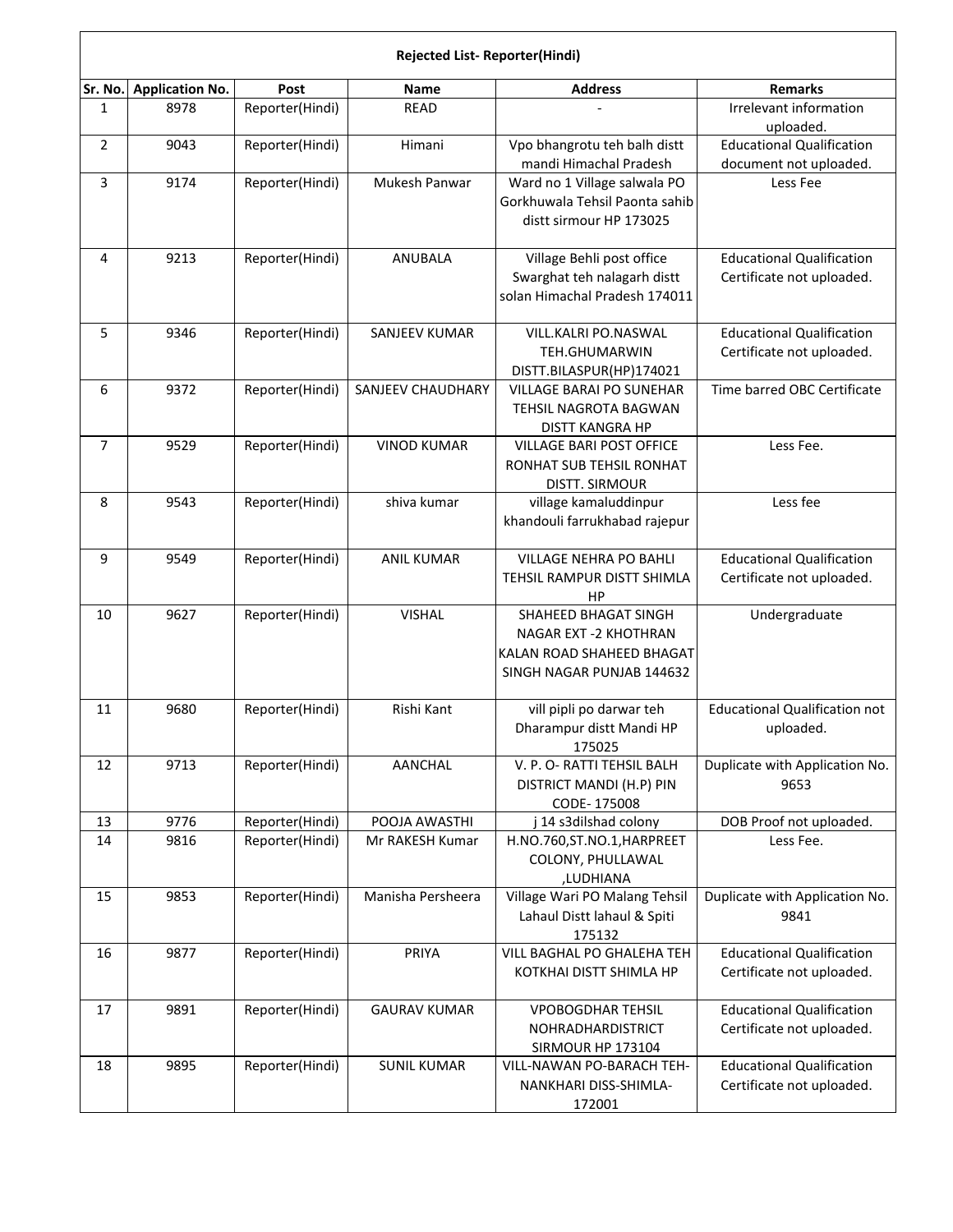| 19 | 9896  | Reporter(Hindi) | <b>DINESH KUMAR</b> | Vill Chabahan Po Jamta Tehsil<br>Nahan Distt Sirmaur HP Pin<br>173001                                                    | <b>Educational Qualification</b><br>Certificate not uploaded.   |
|----|-------|-----------------|---------------------|--------------------------------------------------------------------------------------------------------------------------|-----------------------------------------------------------------|
| 20 | 9913  | Reporter(Hindi) | Akshay Kumar        | Vpo chamba khas Nahan<br>nagrota tesil sub pragpur distt<br>kangra himachal pradesh pin<br>code 177108                   | <b>Educational Qualification</b><br>Certificate not uploaded.   |
| 21 | 9917  | Reporter(Hindi) | Sumit Sharma        | VPO Dangoh Khas Tehsil Amb<br>Distt Una 177204                                                                           | DOB & Educational<br>Qualification Certificate not<br>uploaded. |
| 22 | 9933  | Reporter(Hindi) | <b>HARSHIT</b>      | VILLAGE-BRALL, PO-JHARAG,<br>TEHSIL-ROHRU, DISTRICT-<br>SHIMLA, HP 171206                                                | <b>Educational Qualification</b><br>Certificate not uploaded.   |
| 23 | 10005 | Reporter(Hindi) | Kalpna Sharma       | Vill Jamli plassi, PO Mundkhar,<br>Teh bhoranj, distt hamirpur<br>(HP)                                                   | <b>Educational Qualification</b><br>Certificate not uploaded.   |
| 24 | 10027 | Reporter(Hindi) | Abhinav tiwari      | Gayatri nagar kunraghat<br>Gorakhpur                                                                                     | <b>Educational Qualification</b><br>Certificate not uploaded.   |
| 25 | 10045 | Reporter(Hindi) | Vineet              | Vpo sarangpur                                                                                                            | Undergraduate                                                   |
| 26 | 10086 | Reporter(Hindi) | <b>KUMARI PRIYA</b> | D/o swaran lal, khangta Tikkar<br>(S.T), Shimla, Tikkar, HP, 171203                                                      | <b>Educational Qualification</b><br>Certificate not uploaded.   |
| 27 | 10100 | Reporter(Hindi) | Aleena pal          | Surinder pal radha swami<br>cottage 123 krishna nagar near<br>dispensary shimla 1                                        | Duplicate with Application No.<br>10093                         |
| 28 | 10327 | Reporter(Hindi) | ANURADHA SHARMA     | 308, bihari ji sadan ghantaghar<br>gandhi chaowk chor gali<br>seeknapan pratham hathras                                  | <b>Educational Qualification</b><br>Certificate not uploaded.   |
| 29 | 10385 | Reporter(Hindi) | Muhammad Salim      | Village kathalpo<br>BhaletaTehsilNurpurDistrict<br>KangraTownJassur176201                                                | D.O.B Proof are not legible.                                    |
| 30 | 10482 | Reporter(Hindi) | Ashish Rana         | Vill- Loharera P.O/TEH/DISST -<br>HamirpurH.P 177001                                                                     | Time barred OBC Certificate                                     |
| 31 | 10589 | Reporter(Hindi) | <b>JEET LAL</b>     | VILL-CHELA PO-KHALANOO TEH-<br>KOTLI DISTT-MANDI (H.P.)<br>175003                                                        | <b>Educational Qualification</b><br>Certificate not uploaded.   |
| 32 | 10613 | Reporter(Hindi) | <b>NAVEEN KUMAR</b> | VILL. KUTTAL P.O. BARYARA<br>TEH. KOTLI DISTT. MANDI H.P.<br>175052                                                      | <b>Educational Qualification not</b><br>uploaded.               |
| 33 | 10627 | Reporter(Hindi) | <b>LALIT GUPTA</b>  | H. No 356/212 Shila Garden<br>Alamnagar Lucknow (Uttar<br>Pradesh) - 226017                                              | DOB & Educational<br>Qualification Certificate not<br>uploaded. |
| 34 | 10655 | Reporter(Hindi) | <b>VIKAS</b>        | VILLAGE DHALI PO KIARI TEHSIL<br>KOTKHAI DISTT SHIMLA HP<br>171204                                                       | Less Fee                                                        |
| 35 | 10656 | Reporter(Hindi) | MONIKA KAMAL        | VILL NAMANA P O KIAR TEH<br>THEOG DISTT SHIMLA H P<br>171220                                                             | Duplicate with Application No.<br>10652                         |
| 36 | 10695 | Reporter(Hindi) | <b>NIBHA PRIYA</b>  | SURESH PRASAD, AMBIKA<br>TRADING, ROSERA,<br>SAMASTIPUR (BIHAR)                                                          | DOB proof not uploaded.                                         |
| 37 | 10788 | Reporter(Hindi) | NAVEEN VASHISHTHA   | HOUSE NO. 44, WARD NO 13,<br>SECTOR 12 L NEAR MATA<br>BACHNI DEVI HOSPITAL,<br>SURATGARH ROAD,<br>HANUMANGARH JN. 335512 | Duplicate with Application ID<br>14399                          |
| 38 | 10796 | Reporter(Hindi) | Swati Palsra        | MandiHimachal Pradesh                                                                                                    | <b>Educational Qualification</b><br>Certificate not uploaded.   |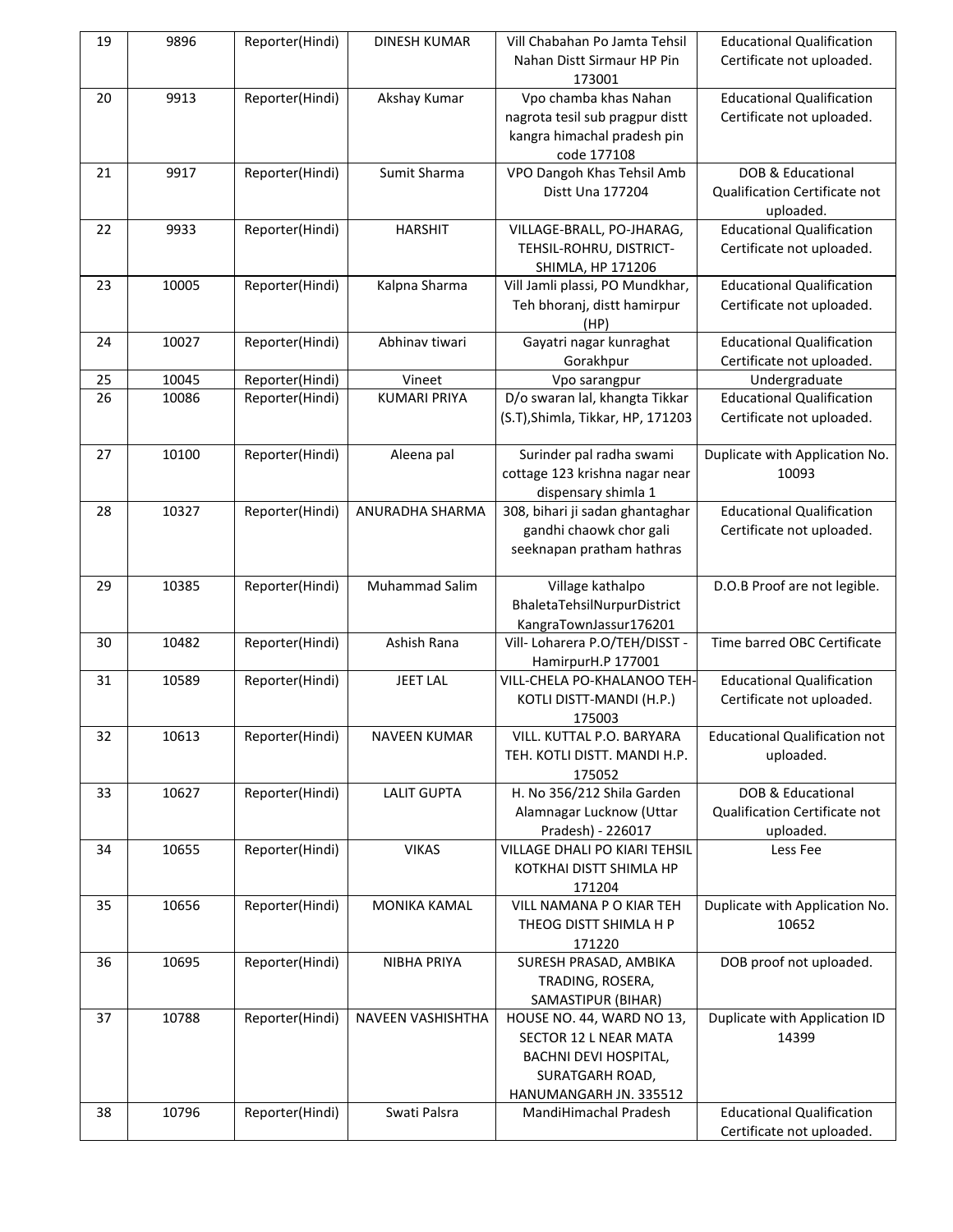| 39 | 10871 | Reporter(Hindi) | <b>RAMESH KUMAR</b>                 | VILL. SHAHI NAGAR P.O.                         | Less Fee.                        |
|----|-------|-----------------|-------------------------------------|------------------------------------------------|----------------------------------|
|    |       |                 |                                     | KOTKHAMRADHA TEH. AUT                          |                                  |
|    |       |                 |                                     | DISTT. MANDI H.P. 175121                       |                                  |
| 40 | 10983 | Reporter(Hindi) | <b>SANJAY KUMAR</b>                 | VILL NIHARKHAN BASLA PO                        | Less Fee.                        |
|    |       |                 |                                     | <b>BRAHAMPUKHAR TEH SADAR</b>                  |                                  |
|    |       |                 |                                     | DISTT BILASPUR HP 174001                       |                                  |
| 41 | 11052 | Reporter(Hindi) | NITU HARNOT                         | SHARMA NIWAS NEAR KALTA                        | Duplicate with Application No.   |
|    |       |                 |                                     | HOUSE PHASE 3 BCS NEW                          | 11048                            |
|    |       |                 |                                     | SHIMLA HP 171009                               |                                  |
| 42 | 11061 | Reporter(Hindi) | PRIYANKA                            | VPO SUNNI TEH SUNNI DISTT                      | Duplicate with Application No.   |
|    |       |                 |                                     | SHIMLA HP 171301                               | 11014.                           |
| 43 | 11064 | Reporter(Hindi) |                                     | LLAVI SANJEEV SAWALEK SAI DREAM APARTMENT ROOM | DOB (age) proof not uploaded.    |
|    |       |                 |                                     | NO-9 NEAR GOMASE PETROL                        |                                  |
|    |       |                 |                                     | <b>PUMP NASHIK</b>                             |                                  |
|    |       |                 |                                     |                                                |                                  |
| 44 | 11094 | Reporter(Hindi) | HITESH MEHTA                        | MAHARASHTRA422010<br>VILLAGE BER PO CHAMBAGHAT | <b>Educational Qualification</b> |
|    |       |                 |                                     |                                                |                                  |
|    |       |                 |                                     | TEHSIL AND DISTRICT SOLAN                      | Certificate not uploaded.        |
|    | 11138 |                 | <b>DIKSHA</b>                       |                                                |                                  |
| 45 |       | Reporter(Hindi) |                                     | <b>VILLAGE SHIV SHANKAR GHARH</b>              | Undergraduate                    |
|    |       |                 |                                     | PO MAMLIGH, TEHSIL                             |                                  |
|    |       |                 |                                     | KANDAGHAT, DISTT. SOLAN HP                     |                                  |
|    |       |                 |                                     |                                                |                                  |
| 46 | 11248 | Reporter(Hindi) | <b>NEHAMALA</b>                     | VILL-KHAIRI, PO+PS-                            | <b>Educational Qualification</b> |
|    |       |                 |                                     | KASMA, DIST-                                   | Certificate not uploaded.        |
|    |       |                 |                                     | AURANGABAD(BIHAR)VILL-                         |                                  |
|    |       |                 |                                     | KHAIRI, PO+PS KASMA, DIST-                     |                                  |
|    |       |                 |                                     | AURANGABAD(BIHAR)                              |                                  |
| 47 | 11324 | Reporter(Hindi) | <b>VIPASHA GAUTAM</b>               | VPO NIRMAND TEH AANI DISTT                     | Duplicate with Application No.   |
|    |       |                 |                                     | KULLU PIN CODE-172023                          | 11323                            |
|    |       |                 |                                     |                                                |                                  |
| 48 | 11502 | Reporter(Hindi) | HAMENDER                            | VILLAGE NICHLA BADOH PO                        | <b>Educational Qualification</b> |
|    |       |                 |                                     | JAGJITNAGAR TEH-KASAULI                        | Certificate not uploaded.        |
|    |       |                 |                                     | DISTT-SOLAN HP 173225                          |                                  |
| 49 | 11539 | Reporter(Hindi) | <b>SOHAN LAL</b>                    | <b>VILLAGE BURANWALA</b>                       | <b>Educational Qualification</b> |
|    |       |                 |                                     | POSTOFFICE BAROTIWALA                          | Certificate not uploaded.        |
|    |       |                 |                                     | TEHSIL BADDI DISTT SOLAN HP                    |                                  |
|    |       |                 |                                     | 174103                                         |                                  |
| 50 | 11543 | Reporter(Hindi) | Ram Pal                             | Vpo Bhadiara teh distt kangra                  | Undergraduate                    |
|    |       |                 |                                     | himachal pardesh                               |                                  |
| 51 | 11544 | Reporter(Hindi) | Ram Pal                             | Vpo Bhadiara teh distt kangra                  | Duplicate with Application ID    |
|    |       |                 |                                     | himachal pardesh                               | 11543                            |
| 52 | 11612 | Reporter(Hindi) | <b>SHER SINGH</b>                   | Village Tarour, Post Office Segli,             | Less Fee.                        |
|    |       |                 |                                     | Tehsil Chachiot, District Mandi,               |                                  |
|    |       |                 |                                     | Himachal Pradesh-175 029                       |                                  |
|    |       |                 |                                     |                                                |                                  |
| 53 | 11626 | Reporter(Hindi) | <b>VINOD KUMAR</b>                  | 73/5 SHARMA HOTEL RAM                          | <b>Educational Qualification</b> |
|    |       |                 |                                     | BAZAAR SHIMLA 171001                           | Certificate not uploaded.        |
| 54 | 11635 |                 | Reporter(Hindi) SUNEEL KUMAR SHARMA | SUNEEL KUMAR S/O BALBIR                        | Duplicate with Application No.   |
|    |       |                 |                                     | DASS, VILLAGE LURHANI, TEHSIL                  | 11576                            |
|    |       |                 |                                     | <b>GHUMARWIN, DISTRICT</b>                     |                                  |
|    |       |                 |                                     | BILASPUR (H.P)                                 |                                  |
| 55 | 11724 | Reporter(Hindi) | PRADEEP KUMAR                       | VPO-RAGHUNATHPURA TEH-                         | <b>Educational Qualification</b> |
|    |       |                 |                                     | FATEHPUR DIST-SIKAR(RAJ)                       | Certificate not uploaded.        |
| 56 | 11738 | Reporter(Hindi) | SHIVALI BHIMTA                      | Bhimta niwas upper malyana                     | <b>Educational Qualification</b> |
|    |       |                 |                                     | shimla                                         | Certificate not uploaded.        |
| 57 | 11841 | Reporter(Hindi) | kavita thakur                       | village charow post offiec                     | DOB proof not uploaded.          |
|    |       |                 |                                     | haripur teh solan distt solan                  |                                  |
|    |       |                 |                                     | 1732206 8894314807                             |                                  |
|    |       |                 |                                     |                                                |                                  |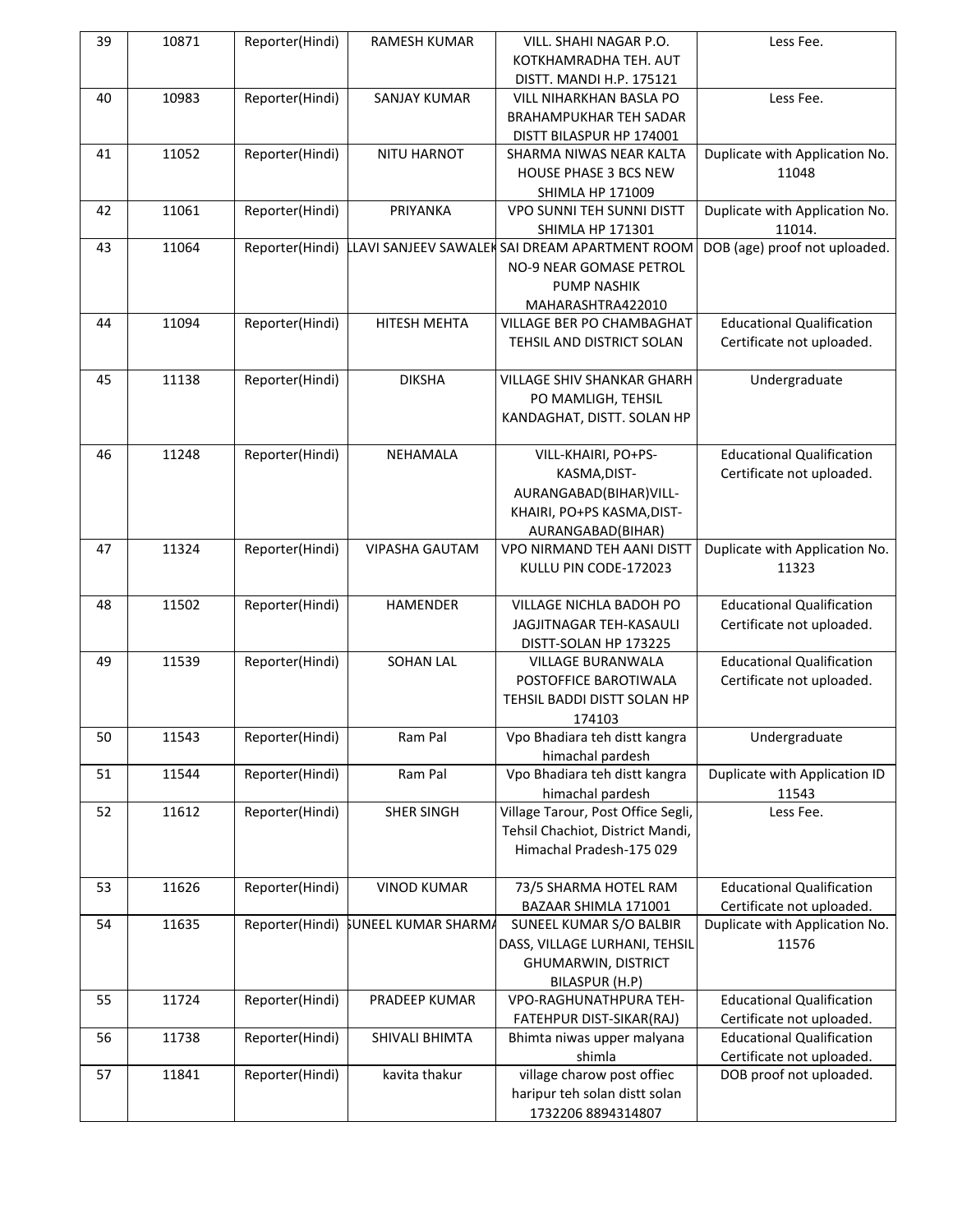| 58 | 11921 | Reporter(Hindi) | MUKUL KUMAR NAG            | VILL-NAGDIH, POST-MALDAH, PS-<br>BARBIGHA, DIST-<br>SHEIKHPURA, BIHAR, PIN-811101                                   | Duplicate with Application ID<br>12554                                    |
|----|-------|-----------------|----------------------------|---------------------------------------------------------------------------------------------------------------------|---------------------------------------------------------------------------|
| 59 | 12060 | Reporter(Hindi) | <b>MOHNI</b>               | H N 107 D/O LATE MR. ROHNI<br>DAS SURESHWAR VILLAGE<br>AHMADPUR POST GHAGHA<br>DISTT MANDLA M.P. PIN CODE<br>481661 | DOB & Educational<br>Qualification Certificate not<br>uploaded.           |
| 60 | 12061 | Reporter(Hindi) | <b>KULDEEP</b>             | VILLAGE SHIL 480 PO<br>JAGJITNAGAR TEH KASAULI<br>DISTT SOLAN HP 173225                                             | Less fee                                                                  |
| 61 | 12104 | Reporter(Hindi) | kamal meena                | A-57 JAI MATA VAISHNO<br>NAGAR GAJSINGHPURAAJMER<br><b>ROAD JAIPUR</b>                                              | DOB & Educational<br>Qualification Certificate are not<br>uploaded.       |
| 62 | 12125 | Reporter(Hindi) | <b>ISHIKA SINGH</b>        | House no-82 gali no 3 part 2<br>Mukundpur Delhi 110042                                                              | Undergraduate                                                             |
| 63 | 12167 | Reporter(Hindi) | neetu devi                 | village kamaluddinpur post<br>khandouli farrukhabad rajepur                                                         | DOB & Educational<br>Qualification Certificate not<br>uploaded.           |
| 64 | 12179 | Reporter(Hindi) | NISHA KUMARI               | VILL. BIJANI P. O. BIJANI TEH.<br>SADAR DISTT. MANDI HP PIN<br>CODE 175001                                          | Duplicate with Application No.<br>12173                                   |
| 65 | 12299 | Reporter(Hindi) | SAHIL PATHANIA             | <b>VPO KARANGHAT TEH</b><br>JAISINGHPUR DISTT KANGRA HP<br>176095                                                   | <b>Educational Qualification</b><br>Certificate not uploaded.             |
| 66 | 12336 | Reporter(Hindi) | <b>VAIBHAV KADUBA WAKL</b> | POST AMBERWADI                                                                                                      | <b>Educational Qualification</b><br>Certificate not uploaded.             |
| 67 | 12365 | Reporter(Hindi) | <b>MANISH KUMAR</b>        | VILL TANDA PO BALT TEH BALH<br><b>DISTT MANDI HP</b>                                                                | DOB & Educational<br>Qualification Certificate not<br>uploaded.           |
| 68 | 12475 | Reporter(Hindi) | Rakesh Kumar               | V.P.O. DANSA TEHSIL RAMPUR<br><b>BUSHAHR DISTRICT SHIMLA,</b><br>H.P.PIN CODE NO-172001                             | Undergraduate.                                                            |
| 69 | 12553 | Reporter(Hindi) | <b>RAKESH KUMAR</b>        | Villagetataharpo nabahiTehsil<br>Sarkaghat District Mandi HP-<br>175024                                             | DOB & Educational<br>Qualification Certificate not<br>uploaded.           |
| 70 | 12650 | Reporter(Hindi) | <b>DEEPIKA</b>             | C/O MEENA NIWAS NEAR MELA<br><b>GROUND SALOGRA DISTT</b><br><b>SOLAN HP 173214</b>                                  | <b>Educational Qualification</b><br>Certificate not uploaded.             |
| 71 | 12689 | Reporter(Hindi) | POOJA DEVI                 | VILL SOKNI DA KOT PO<br>KHANIYARA TEHSIL<br>DHARAMSHALA DISTT KANGRA<br>HP 176218                                   | <b>Educational Qualification</b><br>Certificate not uploaded.             |
| 72 | 12768 | Reporter(Hindi) | <b>DIVYA BHARTI</b>        | VILL JODE P.O KOT<br>KHAMRADHA TEH AUT MANDI<br>HP                                                                  | Undergraduate                                                             |
| 73 | 12850 | Reporter(Hindi) | <b>ROZA DEVI RATHOUR</b>   | Village-jella Post Office -Delath<br>Teh-Nankhari                                                                   | Duplicate with Application No.<br>12849                                   |
| 74 | 12900 | Reporter(Hindi) | Rajat rana                 | Pandit Nikka Ram Niwas Vill-<br>Tanda Totu shimla 171011                                                            | Less fee                                                                  |
| 75 | 12908 | Reporter(Hindi) | <b>TEEKAM RAWAT</b>        | COURT ROAD NAI SADAK<br>ALWAR                                                                                       | DOB proof not uploaded.                                                   |
| 76 | 12930 | Reporter(Hindi) | Govind Kumar               | Vill Darwe bhadaur post<br>Bhadaur post BhadaurBhadaur                                                              | D.O.B Proof and educational<br>qualification certificate not<br>uploaded. |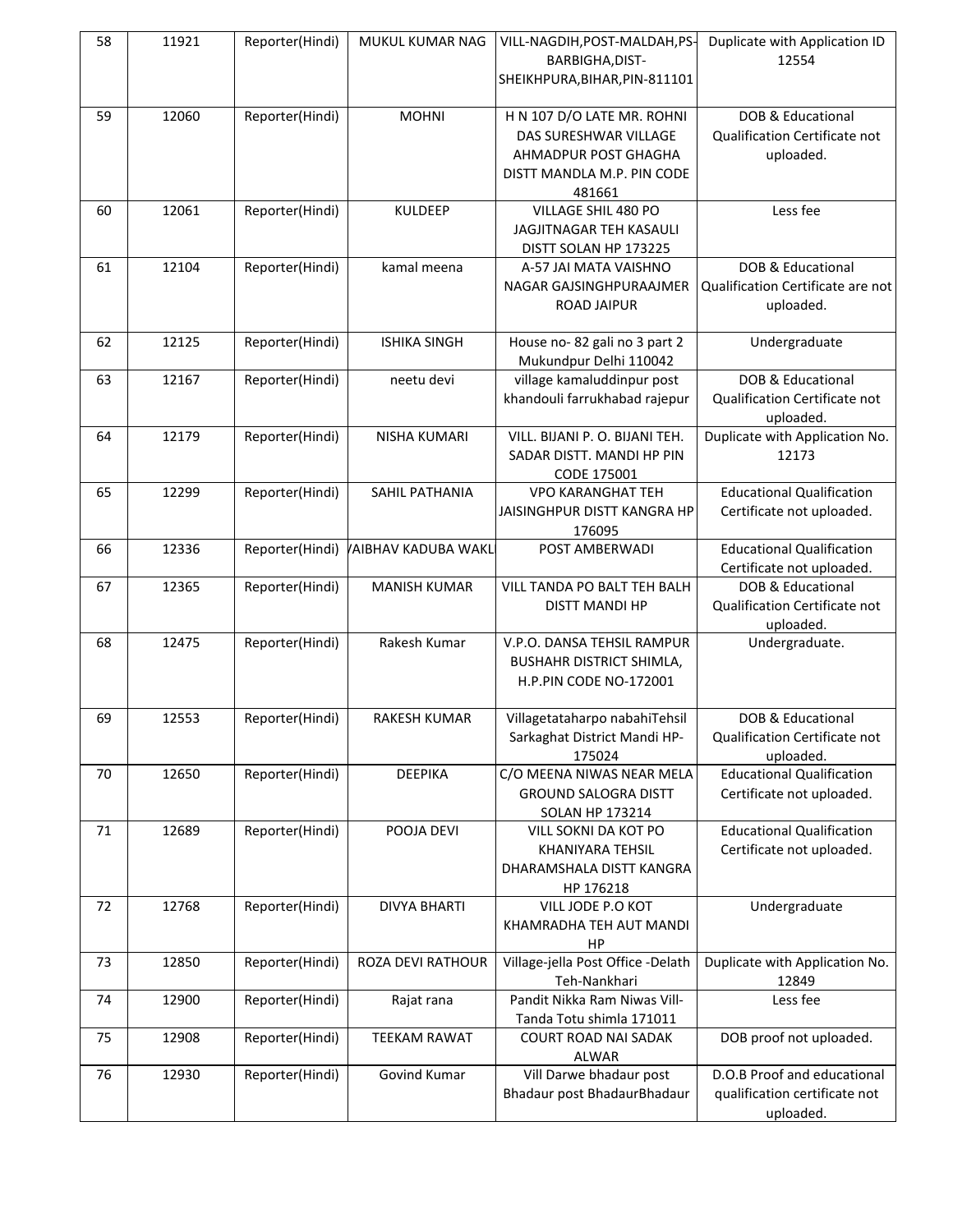| 77 | 12977 | Reporter(Hindi) | PAGTI                   | VPO sainj teh theog distt shimla           | <b>Educational Qualification</b>      |
|----|-------|-----------------|-------------------------|--------------------------------------------|---------------------------------------|
|    |       |                 |                         | HP 171220                                  | Certificate not uploaded.             |
| 78 | 13085 | Reporter(Hindi) | <b>VINESH KUMAR</b>     | VILL LATWALA PO BAGORA TEH                 | <b>Educational Qualification</b>      |
|    |       |                 |                         | PALAMPUR DISTT KANGRA HP                   | Certificate not uploaded.             |
|    |       |                 |                         |                                            |                                       |
| 79 | 13095 | Reporter(Hindi) | <b>VINESH KUMAR</b>     | VILL LATWALA PO BAGORA TEH                 | Duplicate with Application No.        |
|    |       |                 |                         | PALAMPUR DIST KANGRA HP                    | 13085                                 |
|    |       |                 |                         |                                            |                                       |
| 80 | 13133 | Reporter(Hindi) | RAHULPANDEY             | 50/2 hazra road kolkata 700019             | <b>Educational Qualification</b>      |
|    |       |                 |                         |                                            | Certificate not uploaded.             |
| 81 | 13144 | Reporter(Hindi) | <b>GAURAV SHARMA</b>    | VPO SEGLI TEH CHACHIOT DISTT               | Less fee                              |
|    |       |                 |                         | MANDI H P.                                 |                                       |
| 82 | 13272 | Reporter(Hindi) | <b>DEEKSHA</b>          | Village kajyara po delgi tehsil            | DOB & Educational                     |
|    |       |                 |                         | &district solan pin no 173206              | Qualification Certificate not         |
|    |       |                 |                         |                                            | uploaded.                             |
| 83 | 13314 | Reporter(Hindi) | <b>LAL CHAND</b>        | VILLAGE NEWKUNDR POST                      | Less fee                              |
|    |       |                 |                         | OFFICE SUGHA TEHSIL                        |                                       |
|    |       |                 |                         | NIRMAND DISTT KULLU HP                     |                                       |
|    |       |                 |                         | 172201                                     |                                       |
| 84 | 13318 | Reporter(Hindi) | <b>LAL CHAND</b>        | <b>VILLAGE NEWKUNDR POST</b>               | Less fee                              |
|    |       |                 |                         | OFFICE SUGHA TEHSIL                        |                                       |
|    |       |                 |                         | NIRMAND DISTT KULLU HP                     |                                       |
|    |       |                 |                         | 172201                                     |                                       |
| 85 | 13330 | Reporter(Hindi) | ABHISHEK                | <b>VILL CHAHAR PO BARIN</b>                | <b>Educational Qualification</b>      |
|    |       |                 |                         | <b>MANDIR TEH BAMSON TAUNI</b>             | Certificate not uploaded.             |
|    |       |                 |                         | DEVI DISTT HAMIRPUR HP PIN                 |                                       |
|    |       |                 |                         | CODE 177023                                |                                       |
| 86 | 13336 | Reporter(Hindi) | <b>MD FAIZAN KHALID</b> | <b>CARE OF ABUL KHAIR</b>                  | DOB & Educational                     |
|    |       |                 |                         | KHANCHAURAHA MASJID                        | Qualification Certificate not         |
|    |       |                 |                         | PHULWARI SHARIF                            | uploaded.                             |
|    |       |                 |                         | PATNA801505                                |                                       |
| 87 | 13541 | Reporter(Hindi) | POONAM KUMARI           | VILL. DUGHA KHURD PO.                      | <b>Educational Qualification</b>      |
|    |       |                 |                         | DUGHA TEH. HAMIRPUR DISTT.                 | Certificate not uploaded.             |
|    |       |                 |                         | MANDI (HP)                                 |                                       |
| 88 | 13544 | Reporter(Hindi) | padam thakur            | VPO JALGRAN TABBA TEH AND                  | Less fee.                             |
|    |       |                 |                         | <b>DISTT UNA</b>                           |                                       |
| 89 | 13608 | Reporter(Hindi) | Sarika kumari           | Do nagendra mandal power                   | DOB & Educational                     |
|    |       |                 |                         | house ward no 9 FORBESGANJ                 | Qualification Certificate not         |
|    |       |                 |                         | dist araria state bihar pin code           | uploaded.                             |
|    |       |                 |                         | is 854318                                  |                                       |
| 90 | 13651 | Reporter(Hindi) | Jitender                | VILLAGE KUTAHACHI P.O.                     | Less Fee                              |
|    |       |                 |                         | <b>GOHAR TEH.CHACHYOT DISTT</b>            |                                       |
|    | 13674 |                 | Sanchit mehta           | <b>MANDI HP</b>                            | <b>Educational Qualification</b>      |
| 91 |       | Reporter(Hindi) |                         | Village Jhina PO Chambi Tehsil             |                                       |
| 92 | 13679 | Reporter(Hindi) | Duni Chand              | Chopal<br>Village marehara po Nihri Tehsil | Certificate not uploaded.<br>Less fee |
|    |       |                 |                         | Nihri pincode 175038 distt                 |                                       |
|    |       |                 |                         | Mandi Himachal Pradesh                     |                                       |
|    |       |                 |                         |                                            |                                       |
| 93 | 13945 | Reporter(Hindi) | ABHISHEK                | VILL BHANERO PO SHILARU TEH                | DOB & Educational                     |
|    |       |                 |                         | THEOG DISTT SHIMLA HP PIN 17-              | Qualification Certificate not         |
|    |       |                 |                         | $12 - 13$                                  | uploaded.                             |
| 94 | 13955 | Reporter(Hindi) | Sidhant                 | Nabha House Block - B/1 Set No             | Undergraduate                         |
|    |       |                 |                         | 10 Type 1 Shimla Himachal                  |                                       |
|    |       |                 |                         | Pradesh 171004                             |                                       |
| 95 | 14079 | Reporter(Hindi) | Neelam                  | Dholta niwas near by gahan                 | <b>Educational Qualification</b>      |
|    |       |                 |                         | kamla nagar bhatta kuffer                  | Certificate not uploaded.             |
|    |       |                 |                         | 171006                                     |                                       |
|    |       |                 |                         |                                            |                                       |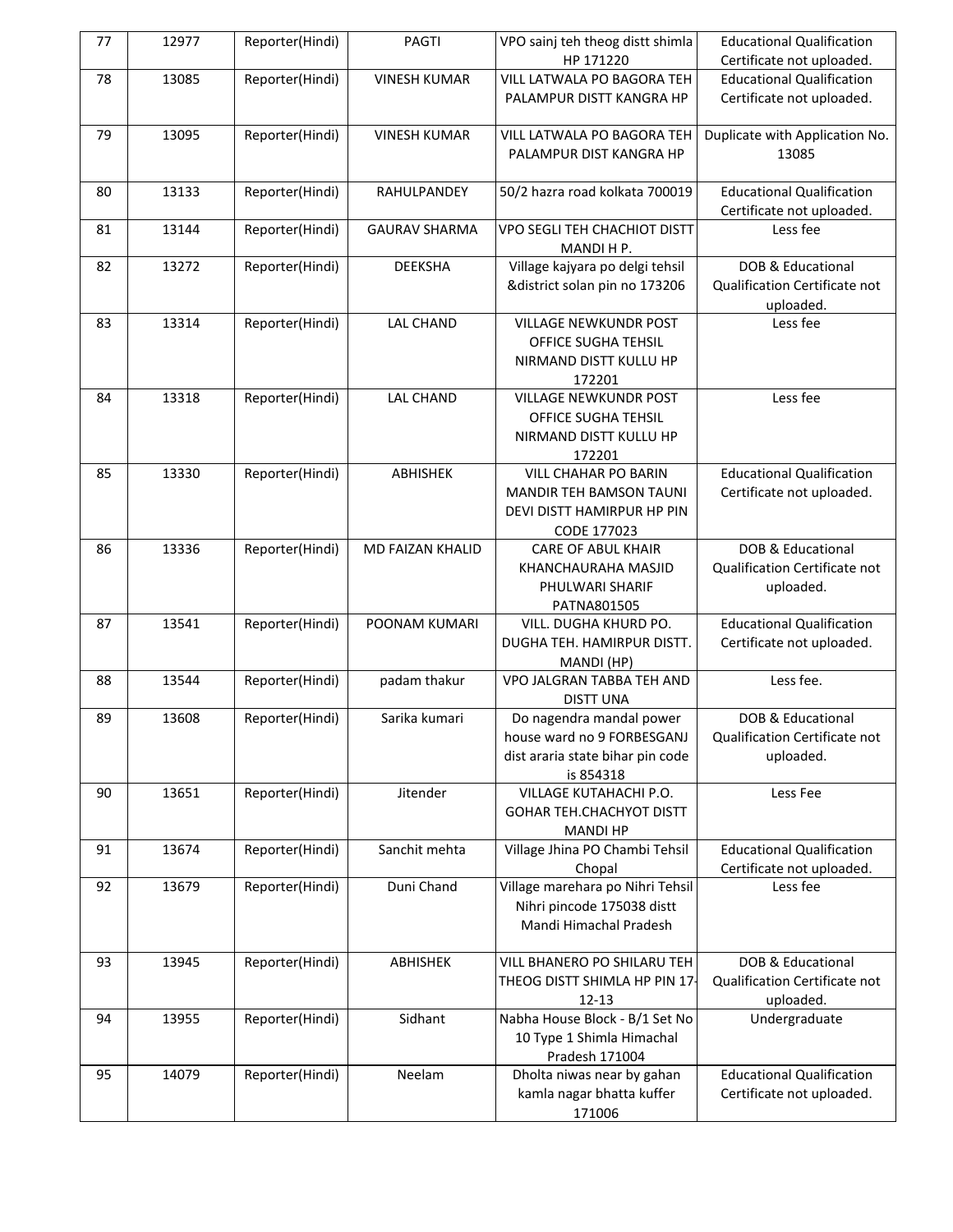| 96  | 14110 | Reporter(Hindi) | <b>VINOD KUMAR</b>         | <b>VILLAGE THALLA PO RAJERA</b><br>TEHSIL AND DISTT CHAMBA HP<br>176310                                           | <b>Educational Qualification</b><br>Certificate not uploaded.          |
|-----|-------|-----------------|----------------------------|-------------------------------------------------------------------------------------------------------------------|------------------------------------------------------------------------|
| 97  | 14161 | Reporter(Hindi) | <b>TRIPT ROHEL</b>         | FLAT NO 1 TOP FLOOR T.R.<br><b>VERMA BUILDING SECTOR 2</b><br>NEW SHIMLA SHIMLA<br>171009SHIMLA171009             | <b>Educational Qualification</b><br>Certificate not uploaded.          |
| 98  | 14188 | Reporter(Hindi) | ASHOK KUMAR VERMA          | <b>VERMA NIWAS NEAR FOREST</b><br><b>CHAWKI GORKHU LODGE</b><br>KASUMPTI SHIMLA HP 171009                         | <b>Educational Qualification</b><br>Certificate not uploaded.          |
| 99  | 14440 | Reporter(Hindi) | <b>VIKAS KUMAR</b>         | VIKAS KUMAR S/O LATE RAM<br><b>SWAROOP VILL BATED</b><br>BAROTIWALA TEH BADDI DIST<br><b>SOLAN PIN174103(H.P)</b> | Undergraduate and fee not<br>submitted                                 |
| 100 | 14452 | Reporter(Hindi) | <b>DHARNIDHAR</b>          | VILLAGE BOUNDHA PO<br>DHARMOUR TEHSIL KARSOG<br>DISTT MANDI HP                                                    | Less Fee.                                                              |
| 101 | 14477 | Reporter(Hindi) | Harish Thakur              | Vill.-chatti, Teh.-Nirmand, P.o.-<br>Rampur Busher. Distti.-kullu, Pin-<br>172001 HP                              | Less Fee.                                                              |
| 102 | 14480 | Reporter(Hindi) | priya kushwaha             | amava bisanda banda 210203                                                                                        | <b>Educational Qualification</b><br>Certificate not uploaded.          |
| 103 | 14540 | Reporter(Hindi) | KHUSHBU                    | VILL MANDRI PO CHALAHAL<br>TEHSIL SUNNI DISTT SHIMLA                                                              | DOB proof not uploaded.                                                |
| 104 | 14593 | Reporter(Hindi) | NEERAJ KUMAR               | <b>VPO GHAROH TEH</b><br>DHARAMSALA DISTRICT<br>KANGRA HIMACHAL PRADESH<br>176215                                 | Less Fee (Fee Deposited for the<br>Post of Clerk)                      |
| 105 | 14681 | Reporter(Hindi) | <b>VARUN PATIAL</b>        | VPO DEHAN TEH PALAMPUR<br>DISTT KANGRA                                                                            | <b>Educational Qualification</b><br>Certificate not uploaded.          |
| 106 | 14742 | Reporter(Hindi) | <b>MEGH RAM</b>            | <b>VILLAGE TIKRI POST OFFICE</b><br><b>CHANANA DHAR TEHSIL</b><br>CHOPAL DISTT CHOPALHP<br>171210                 | <b>Educational Qualification</b><br>Certificate not uploaded.          |
| 107 | 14790 | Reporter(Hindi) | <b>JAGDISH AHIRWAR</b>     | RAMLEELA ROAD NEAR HAZUR<br>KA HARSH GARDEN JATRAPURA<br><b>VIDISHA</b>                                           | Duplicate with application No<br>14760                                 |
| 108 | 14844 | Reporter(Hindi) | <b>DINESH KUMAR AHIRWA</b> | H TYPE 3/3 POST OFFICE LINE<br>RANIPUR TAWANAGAR, THESIL -<br><b>ITARSIRANIPUR TAWANAGAR</b><br>POST OFFICE LINE  | Fee details not mentioned in<br>application form.                      |
| 109 | 14918 | Reporter(Hindi) | SAHIL SHARMA               | Village balute p.o.chamned<br>thesil&ditt.hamirpur Himachal<br>Pradesh 177029                                     | Underage and educational<br>qualification certificate not<br>uploaded. |
| 110 | 14934 | Reporter(Hindi) | <b>BINDIA</b>              | Vill Dhugiari P.O Gaggal Teh &<br>Distt Kangra                                                                    | DOB & Educational<br>Qualification Certificate not<br>uploaded.        |
| 111 | 14960 | Reporter(Hindi) | <b>MOHIT KUMAR</b>         | VPO KAHLA TEH KANDAGHAT<br>DIST SOLAN173207                                                                       | <b>Educational Qualification</b><br>Certificate not uploaded.          |
| 112 | 14998 | Reporter(Hindi) | <b>HEMRAJ MEENA</b>        | Village Jagshaypura Post<br>Khanwas Teh Lawan Dist Dausa<br>Rajasthan Pin Code 303004                             | Duplicate with Application ID<br>15381                                 |
| 113 | 15039 | Reporter(Hindi) | AKANKSHA CHANDEL           | village hara shahpur post office-<br>shahpur teh-shahpur distt-<br>kangra pincode-176206                          | Duplicate with application ID<br>17491                                 |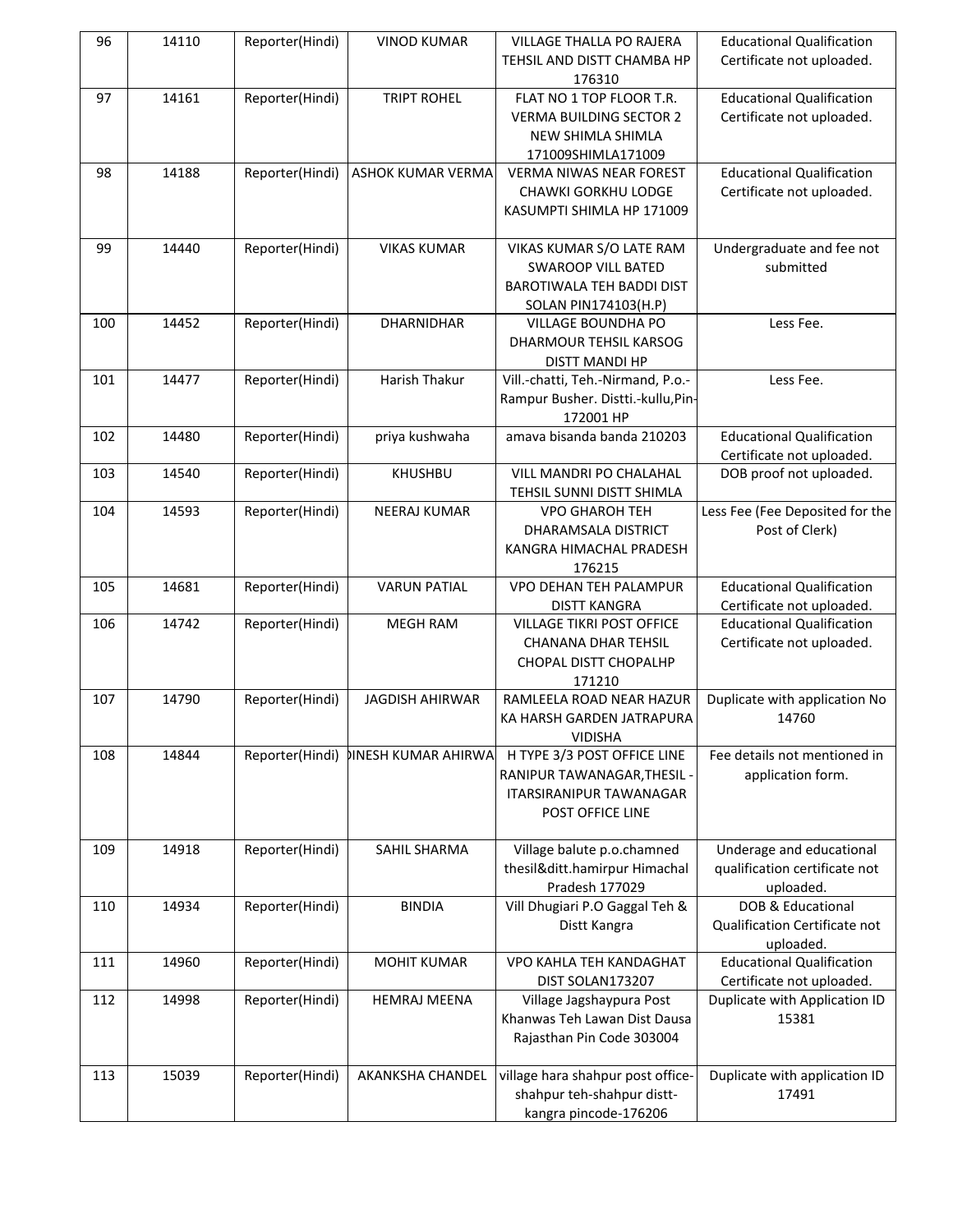| 114 | 15072 | Reporter(Hindi) | <b>TRIPT ROHEL</b>    | FLAT NO 1 TOP FLOOR T.R.<br><b>VERMA BUILDING SECTOR 2</b><br>NEW SHIMLA SHIMLA 171009                                | DOB proof not uploaded.                                                       |
|-----|-------|-----------------|-----------------------|-----------------------------------------------------------------------------------------------------------------------|-------------------------------------------------------------------------------|
| 115 | 15086 | Reporter(Hindi) | <b>PUSHPA</b>         | <b>VILAGE BHARAINA BAKRAS</b><br><b>SIRMOUR 173029</b>                                                                | <b>Educational Qualification</b><br>Certificate not uploaded.                 |
| 116 | 15097 | Reporter(Hindi) | Monika                | Monika D/O Sh Janak Chand<br>Katoch C/O Vill. Pahloo PO<br>Jhiralari Teh Barsar Distt<br>.Hamirpur HP Pin Code 176041 | DOB & Educational<br>Qualification Certificate not<br>uploaded.               |
| 117 | 15386 | Reporter(Hindi) | <b>NAVISHEK BHATT</b> | Village Balehr PO Tang Narwana<br>Tehsil Dharamshala District<br>kangra HP 176052                                     | <b>Educational Qualification</b><br>Certificate not uploaded.                 |
| 118 | 15410 | Reporter(Hindi) | MITRAPAL SINGH        | VILLAGE - KARNAWALA KHALSA<br>PO- SHARIFNAGAR TEH -<br>THAKURDWARA, MORADABAD,<br><b>UP PIN 244601</b>                | Duplicate with application No<br>15352                                        |
| 119 | 15416 | Reporter(Hindi) | <b>AKHALIT JAGGI</b>  | VPO JHARET TEH DHEERA DISTT<br>KANGRA HP176060                                                                        | <b>Educational Qualification</b><br>Certificate not uploaded.                 |
| 120 | 15462 | Reporter(Hindi) | NISHANT KAUSHAL       | VILL.- SAMKAL, PO.- UPPER<br>BEHLI, TEH.- SUNDER NAGAR,<br>DISTT.- MANDI, H.P. 175018                                 | Underage and educational<br>qualification certificate not<br>uploaded.        |
| 121 | 15489 | Reporter(Hindi) | dimpal kumari         | vill-chinchroli, post.- bharunda<br>khurd, teh/dist.- jhunjhunu,<br>state- rajasthan pin code-<br>333024              | <b>Educational Qualification</b><br>Certificate not uploaded.                 |
| 122 | 15493 | Reporter(Hindi) | <b>DIMPAL KUMARI</b>  | vill - chinchroli, post - bharunda<br>khurd, teh/dist. - jhunjhunu,<br>state - rajasthan, pin code -<br>333024        | Duplicate with application No<br>15489                                        |
| 123 | 15497 | Reporter(Hindi) |                       | RAVEEN KUMAR MALVE Room No. 1.1, E-13, Income Tax<br>Colony, Belapur, Navi Mumbai-<br>400614                          | Less Fee.                                                                     |
| 124 | 15501 | Reporter(Hindi) | ashwani thakur        | village mungri po shush tehsil<br>anni district kullu hp                                                              | <b>Educational Qualification</b><br>Certificate not uploaded.                 |
| 125 | 15517 | Reporter(Hindi) | <b>KRISHAN KANT</b>   | VPO BHAGER TEH GHUMARWIN<br><b>DISTT BILASPUR</b>                                                                     | <b>Educational Qualification</b><br>Certificate not uploaded.                 |
| 126 | 15569 | Reporter(Hindi) | Praveen               | V.PO. Navgaon, Teh. Arki, Distt.<br>Solan (H.P.) 171102                                                               | Fee not submitted                                                             |
| 127 | 15613 | Reporter(Hindi) | NITESH SHARMA         | Village bhatori po jhakando<br>tehsil shillai distt sirmour HP                                                        | <b>Educational Qualification</b><br>Certificate not uploaded.                 |
| 128 | 15615 | Reporter(Hindi) | <b>NAVISHEK BHATT</b> | village Balehr PO Tang Narwana<br>Tehsil Dharamshala district<br>kangra Himachal Pradesh<br>176052                    | Duplicate with application no<br>15386                                        |
| 129 | 15720 | Reporter(Hindi) | KULDEEP               | Village Kas Rakar, Post Office<br>Bhararu, Tehsil Joginder Nager,<br>District Mandi, Himachal<br>Pradesh 175015       | Time barred OBC certificate.                                                  |
| 130 | 15816 | Reporter(Hindi) | <b>NISHANT</b>        | VILL PANJORE PO HALLAN TEH<br>SHILLAI DISTT SIRMAUR HP<br>173027                                                      | <b>Educational Qualification</b><br>Certificate not uploaded and<br>less fee. |
| 131 | 15838 | Reporter(Hindi) | RADHIKA SHARMA        | Vill. - Basmol, Po. - Kyar, Teh. -<br>Theog, Distt. - Shimla, HP.<br>171220                                           | Duplicate with application no<br>15894                                        |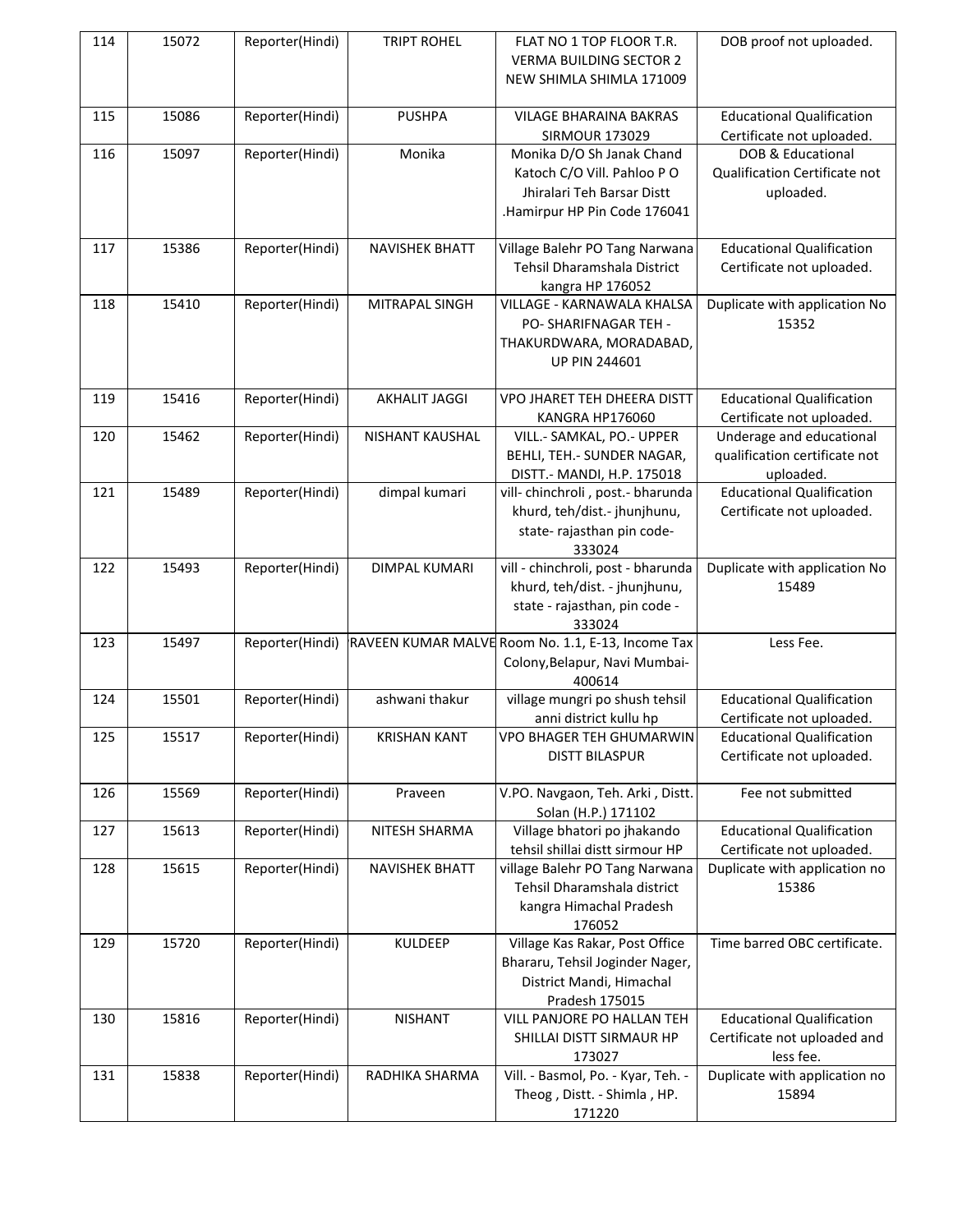| 132 | 15924 | Reporter(Hindi) | <b>KIRAN THAKUR</b>  | Vill dharoot po Thunag distt                                   | <b>Educational Qualification</b> |
|-----|-------|-----------------|----------------------|----------------------------------------------------------------|----------------------------------|
|     |       |                 |                      | Mandi HP 175048                                                | Certificate not uploaded.        |
| 133 | 15975 | Reporter(Hindi) | POONAM UPADHYAY      | ROHTA BAGH, ROHTA, AGRA                                        | Under age and educational        |
|     |       |                 |                      |                                                                | qualification certificate not    |
|     |       |                 |                      |                                                                | uploaded.                        |
| 134 | 15978 | Reporter(Hindi) | <b>JATIN KUMAWAT</b> | 32 KRISHNA VIHAR COLONY                                        | Duplicate with Application ID    |
|     |       |                 |                      | MAL KI DHANI SANGANER                                          | 15982                            |
|     |       |                 |                      | JAIPUR RAJASTHAN 302029                                        |                                  |
| 135 | 16027 | Reporter(Hindi) | <b>RAVI KUMAR</b>    | <b>VILLAGE GHARARSI PO BARNA</b>                               | Duplicate with Application ID    |
|     |       |                 |                      | <b>TEHSIL THANESAR</b>                                         | 18301                            |
|     |       |                 |                      | DISST.KURUKSHETRA HARYANA                                      |                                  |
|     |       |                 |                      | <b>PIN CODE 136119</b>                                         |                                  |
| 136 | 16096 | Reporter(Hindi) | <b>DIMPLE THAKUR</b> | Vpo.bhatoli kalan teh.baddi                                    | Undergraduate                    |
| 137 | 16103 | Reporter(Hindi) | PRATAP SINGH         | VILLAGE KUTAL, PO POEG,                                        | Less Fee.                        |
|     |       |                 |                      | TEHSIL ANNI, DISTRICT KULLU                                    |                                  |
|     |       |                 |                      | (HP) 172026                                                    |                                  |
| 138 | 16124 | Reporter(Hindi) | POST REPORTOR        | DIVINE GREEN CITY BARABANKI                                    | Underage and Undergraduate       |
|     |       |                 |                      |                                                                |                                  |
| 139 | 16166 | Reporter(Hindi) | ARUN DHIMAN          | vpo chhogtali teh rajgarh Distt.                               | <b>Educational Qualification</b> |
|     |       |                 |                      | sirmour himachal pradesh                                       | Certificate not uploaded.        |
|     |       |                 |                      | 173101                                                         |                                  |
| 140 | 16182 | Reporter(Hindi) | <b>KRISHAN KANT</b>  | VPO BHAGER TEH GHUMARWIN                                       | Duplicate with application no    |
|     |       |                 |                      | <b>DISTT BILASPUR</b>                                          | 15517                            |
|     |       |                 |                      |                                                                |                                  |
| 141 | 16351 | Reporter(Hindi) | Tanuja               | Vill. Neri, P.O. Dheola, Tehsil-                               | Duplicate with application no    |
|     |       |                 |                      | Kandaghat, Distt. Solan HP.-                                   | 16329                            |
|     |       |                 |                      | 173207                                                         |                                  |
| 142 | 16469 | Reporter(Hindi) | Anushka Sharma       | 123/26 Agarwal Farm                                            | Duplicate with Application ID    |
|     |       |                 |                      | Mansarovar Jaipur (Raj) 302020                                 | No. 16465.                       |
|     |       |                 |                      |                                                                |                                  |
| 143 | 16515 | Reporter(Hindi) | Khushboo             | Rz 16 A/15 b gali no -3 main                                   | DOB & Educational                |
|     |       |                 |                      |                                                                | Qualification Certificate not    |
|     |       |                 |                      | Sagarpur new delhi -110046                                     |                                  |
| 144 | 16587 |                 | <b>HARSHA DEVI</b>   |                                                                | uploaded.<br>DOB & Educational   |
|     |       | Reporter(Hindi) |                      | Village Matog Post Office<br>Kunhar Tehsil Arki District Solan | Qualification Certificate not    |
|     |       |                 |                      |                                                                |                                  |
|     |       |                 |                      | Himachal Pradesh Pin Code                                      | uploaded.                        |
|     |       |                 |                      | 173221                                                         |                                  |
| 145 | 16729 | Reporter(Hindi) | SHIWANI              | VILL LAHAR PO DUGHA TEHSIL                                     | <b>Educational Qualification</b> |
|     |       |                 |                      | AND DISTT HAMIRPUR HP                                          | Certificate not uploaded.        |
|     |       |                 |                      | 177001                                                         |                                  |
| 146 | 16807 | Reporter(Hindi) | Mamta                | Ashiana 2 Block No-3 Set No-7                                  | DOB proof not uploaded.          |
|     |       |                 |                      | Dhalli Shimla                                                  |                                  |
| 147 | 16811 | Reporter(Hindi) | Mamta                | Ashiana 2 Block No-3 Set No-7                                  | Duplicate with application no    |
|     |       |                 |                      | Dhalli Shimla                                                  | 16807                            |
| 148 | 16894 | Reporter(Hindi) | <b>JASBIR KUMAR</b>  | <b>VILLAGE CHAMARKAR DISTT</b>                                 | <b>Educational Qualification</b> |
|     |       |                 |                      | <b>HAMIRPUR HP</b>                                             | Certificate not uploaded.        |
| 149 | 16960 | Reporter(Hindi) | ANUJ SINGH           | VILL BERLI PO BHAROLI TEH                                      | Less Fee.                        |
|     |       |                 |                      | JAWALAMUKHI DISTT KANGRA                                       |                                  |
|     |       |                 |                      | HP 176036                                                      |                                  |
| 150 | 17045 | Reporter(Hindi) | <b>AMIT KUMAR</b>    | Vill dehra po hatwar teh                                       | Less Fee.                        |
|     |       |                 |                      | ghumarwin distt bilaspur                                       |                                  |
|     |       |                 |                      | himachal pradesh                                               |                                  |
| 151 | 17071 | Reporter(Hindi) | AKHIL SHARMA         | Vill. Sundru po gehrwin teh                                    | <b>Educational qualification</b> |
|     |       |                 |                      | Jhandutta distt bilaspur                                       | certificate not uploaded.        |
| 152 | 17194 | Reporter(Hindi) | PRATIBHA KUMARI      | D/O - ANIL KUMAR, AT.-                                         | Duplicate with application       |
|     |       |                 |                      | KARNIBAG (JYOTI NAGAR), P.O. -                                 | no.17193.                        |
|     |       |                 |                      | ASHRAM, P.S. - KUNDADISTT.-                                    |                                  |
|     |       |                 |                      | DEOGHAR (JHARKHAND), PIN -                                     |                                  |
|     |       |                 |                      | 814112                                                         |                                  |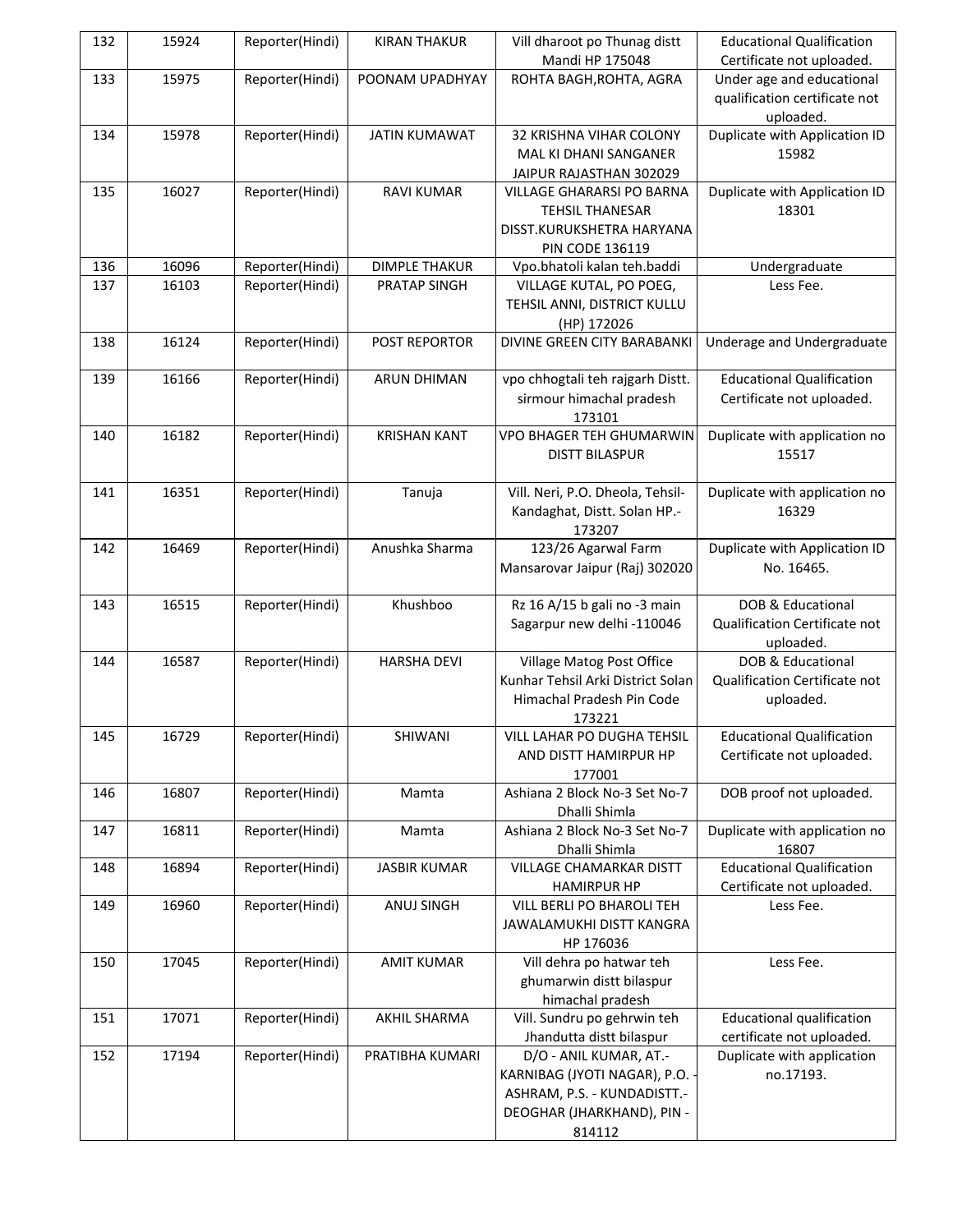| 153 | 17195 | Reporter(Hindi) | PRATIBHA KUMARI        | D/O - ANIL KUMAR, AT.-<br>KARNIBAG (JYOTI NAGAR), P.O.              | Duplicate with application<br>no.17193.                    |
|-----|-------|-----------------|------------------------|---------------------------------------------------------------------|------------------------------------------------------------|
|     |       |                 |                        | ASHRAM, P.S. - KUNDADISTT.-<br>DEOGHAR (JHARKHAND), PIN -<br>814112 |                                                            |
| 154 | 17200 | Reporter(Hindi) | PRATIBHA KUMARI        | D/O - ANIL KUMAR, AT.-                                              | Duplicate with application                                 |
|     |       |                 |                        | KARNIBAG (JYOTI NAGAR), P.O.-                                       | no.17193.                                                  |
|     |       |                 |                        | ASHRAM, P.S.-KUNDADISTT.-                                           |                                                            |
|     |       |                 |                        | DEOGHAR (JHARKHAND), PIN -                                          |                                                            |
|     |       |                 |                        | 814112                                                              |                                                            |
| 155 | 17205 | Reporter(Hindi) | PRATIBHA KUMARI        | D/O - ANIL KUMAR, AT.-<br>KARNIBAG (JYOTI NAGAR), P.O.              | Duplicate with application<br>no.17193.                    |
|     |       |                 |                        | ASHRAM, P.S.- KUNDADISTT.-                                          |                                                            |
|     |       |                 |                        | DEOGHAR (JHARKHAND), PIN -                                          |                                                            |
|     |       |                 |                        | 814112                                                              |                                                            |
| 156 | 17301 | Reporter(Hindi) | Anuj kumar             | Vill-lahar challena post office                                     | <b>Educational qualification</b>                           |
|     |       |                 |                        | chowki teshil dherra distt-                                         | certificate not uploaded.                                  |
|     |       |                 |                        | kangra hp 176084                                                    |                                                            |
| 157 | 17401 | Reporter(Hindi) | <b>ANKIT CHOUDHARY</b> | VPO AMLELA TEHSIL JAWALI                                            | Less Fee.                                                  |
|     |       |                 |                        | DISTT. KANGRA HP 176027                                             |                                                            |
| 158 | 17614 | Reporter(Hindi) | <b>TANIYA SHARMA</b>   | VILLAGE AHNOG PO MALAT TEH                                          | <b>Educational qualification</b>                           |
| 159 | 17623 | Reporter(Hindi) |                        | KUPVI DISTT SHIMLA H.P                                              | certificate not uploaded.<br>Less Fee.                     |
|     |       |                 | <b>KULDEEP KUMAR</b>   | Village Dhamrol P.O Dhamrol<br>Teh Bhoranj Distt Hamirpur           |                                                            |
|     |       |                 |                        | 177024                                                              |                                                            |
| 160 | 17643 | Reporter(Hindi) | SAGAR                  | #45, CRI DRUMBAR, KASAULI                                           | <b>Educational qualification</b>                           |
|     |       |                 |                        | DISTT. SOLAN, H.P.173204                                            | certificate not uploaded.                                  |
|     |       |                 |                        |                                                                     |                                                            |
| 161 | 17644 | Reporter(Hindi) | Manjeet Singh          | Vill. Sarpara .p.o. sarpara teh.                                    | <b>Educational qualification</b>                           |
|     |       |                 |                        | Rampur bushahr District shimla                                      | certificate not uploaded.                                  |
| 162 | 17776 | Reporter(Hindi) | <b>RITESH</b>          | VILL KANDI, PO KHANERI, TEH                                         | <b>Educational qualification</b>                           |
|     |       |                 |                        | RAMPUR BUSHAHR, DISTT.                                              | certificate not uploaded.                                  |
|     |       |                 |                        | SHIMLA H.P 172001                                                   |                                                            |
| 163 | 17853 | Reporter(Hindi) | <b>ANKITA RAINA</b>    | Vill. Gaggal po. Ladwara. Teh.                                      | <b>Educational qualification</b>                           |
|     |       |                 |                        | Sahpur. Distt kangra. Pin code<br>176208                            | certificate not uploaded.                                  |
| 164 | 17884 | Reporter(Hindi) | ALOK PRIYADARSHI       | VILL- MAHARAJGANJ, PO+PS-                                           | DOB proof not uploaded.                                    |
|     |       |                 |                        | EKANGARSARAI, DISTRICT-                                             |                                                            |
|     |       |                 |                        | NALANDA (801301)                                                    |                                                            |
| 165 | 17903 | Reporter(Hindi) | Shivani gupta          | 81/105 raja reeva hata badi<br>station Allahabad                    | DOB proof not uploaded.                                    |
| 166 | 18016 | Reporter(Hindi) | <b>ARCHNA THAKUR</b>   | Vill & po manhuta teh sihunta                                       | DOB proof not uploaded.                                    |
|     |       |                 |                        | distt chamba himachal pradesh                                       |                                                            |
|     |       |                 |                        |                                                                     |                                                            |
| 167 | 18069 | Reporter(Hindi) | NIRAJ KUMAR            | VILL BAHADI BIGHA PO ONDA                                           | <b>Educational qualification</b>                           |
|     |       |                 |                        | PS SARE DIST NALANDA                                                | certificate not uploaded.                                  |
|     |       |                 |                        | (BIHAR) PIN CODE 803107                                             |                                                            |
| 168 | 18175 | Reporter(Hindi) | DEEPIKA SHARMA         | VILL BHATWARI TEH AUT DISTT                                         | DOB proof and educational                                  |
|     |       |                 |                        | <b>MANDI HP 175121</b>                                              | qualification certificate not                              |
|     |       |                 |                        |                                                                     | uploaded.                                                  |
| 169 | 18193 | Reporter(Hindi) | RAHUL SHARMA           | VPO LOJA MANAL TEHSIL                                               | DOB proof and educational<br>qualification certificate not |
|     |       |                 |                        | SHILLAI DISTT SIRMOUR HP<br>173027                                  | uploaded.                                                  |
| 170 | 18242 | Reporter(Hindi) | RAJAT SHARMA           | HOUSE NO-42 GURUDWRA                                                | Less Fee.                                                  |
|     |       |                 |                        | MARKET BILASPUR H.P PIN-                                            |                                                            |
|     |       |                 |                        | CODE 174001                                                         |                                                            |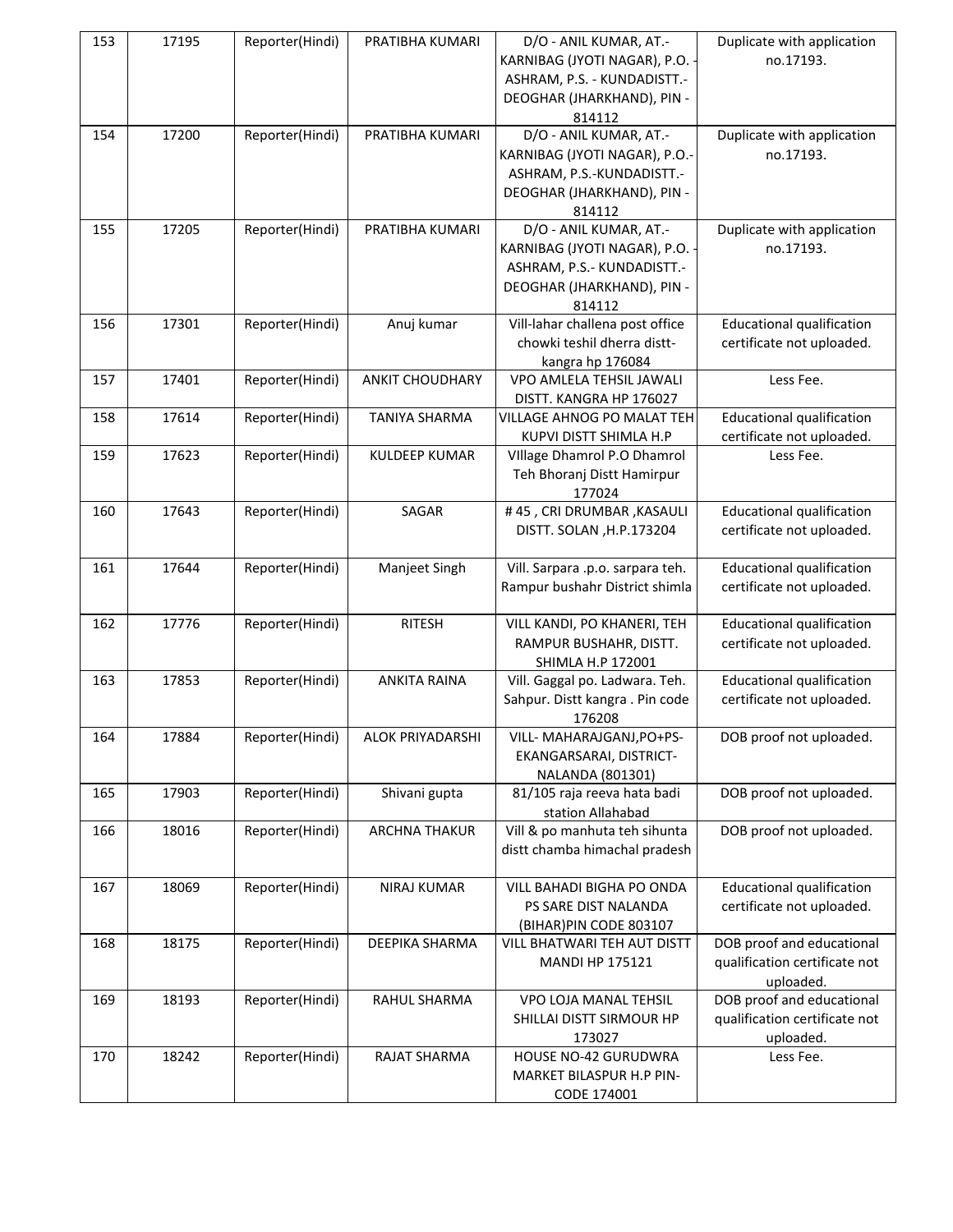| 171 | 18310 | Reporter(Hindi) | <b>REKHA</b>               | DALWAN NIWASVILL. PANOG<br>V.P.O PANOG TEH. RONHAT<br>DISTT. SIRMOUR H.P                         | Duplicate with application<br>no.18309                                         |
|-----|-------|-----------------|----------------------------|--------------------------------------------------------------------------------------------------|--------------------------------------------------------------------------------|
| 172 | 18312 | Reporter(Hindi) | Sunny Verma                | Vpo Talwar Teh, Jaisinghpur<br>Disst Kangra                                                      | <b>Educational qualification</b><br>certificate not uploaded.                  |
| 173 | 18338 | Reporter(Hindi) | Chaman Lal Thakur          | Vill Murah PO Guran Teh<br>Balichowki Distt Mandi 175121                                         | Duplicate with application<br>no.18331                                         |
| 174 | 18373 | Reporter(Hindi) | Joginder singh             | Village Tandai P.o Jhoked Teh<br>Kupvi District SHIMLA HP                                        | DOB proof not uploaded.                                                        |
| 175 | 18379 | Reporter(Hindi) | <b>REKHA DEVI</b>          | LAGWAL COTTAGE<br>PANTHAGHATTI SHIMLA HP<br>171009                                               | Duplicate with application<br>no.18376                                         |
| 176 | 18381 | Reporter(Hindi) | <b>REKHA DEVI</b>          | LAGWAL COTTAGE<br>PANTHAGHATTI SHIMLAHP<br>171009                                                | Duplicate with application<br>no.18376                                         |
| 177 | 18382 | Reporter(Hindi) | <b>REKHA</b>               | LAGWAL COTTAGE<br>PANTHAGHATTI SHIMLA HP                                                         | Duplicate with application<br>no.18376                                         |
| 178 | 18391 | Reporter(Hindi) | <b>REKHA DEVI</b>          | LAGWAL COTTAGE<br>PANTHAGHATTI SHIMLA HP<br>171009                                               | Duplicate with application<br>no.18376                                         |
| 179 | 18472 | Reporter(Hindi) | KANAKMALA                  | VILL. DUMEHARP. O<br>CHAUNTRATEH. JOGINDER<br><b>NAGAR</b>                                       | DOB proof not uploaded.                                                        |
| 180 | 18696 | Reporter(Hindi) | <b>KHEMO</b>               | Village Bola PO Kandhwara Teh<br>Salooni DISTT CHAMBA HP                                         | <b>Educational qualification</b><br>certificate not uploaded.                  |
| 181 | 18724 | Reporter(Hindi) | POOJA GUPTA                | 115-A, SETIA COLONY, STREET<br>NO. 03, SRI GANGANAGAR,<br>RAJASTHAN, PIN CODE 335001             | Duplicate with application no<br>18723.                                        |
| 182 | 18791 | Reporter(Hindi) | <b>AKHILESH TRIPATHI</b>   | LAXMAN VIHAR, CHHARAYAL<br>NAYAK, GAS GODAM ROAD,<br>HALDWANI-263139,<br>UTTARAKHAND.            | Less Fee.                                                                      |
| 183 | 18808 | Reporter(Hindi) | RAKESH KUMAR               | VILL. DABROG WARD NO. 7<br>P.O/TEH SARKAGHAT DISTT.<br>MANDI H.P.                                | Less Fee.                                                                      |
| 184 | 18809 | Reporter(Hindi) | <b>SANJAY SINGH</b>        | VILLAGE LADIYA POST<br>CHEEPLATATEHSIL<br>SHRIMADHOPUR DISTIC SIKAR<br>RAJASTHAN PIN CODE 332705 | DOB proof not uploaded.                                                        |
| 185 | 18827 | Reporter(Hindi) | <b>PRAVEEN KUMAR BHATI</b> | I-216, ALPHA-2, GREATER<br>NOIDA, GAUTAM BUDH NAGAR,<br>201310, UTTAR PRADESH                    | Fee not verified.                                                              |
| 186 | 18834 | Reporter(Hindi) | <b>SUMIT KUMAR</b>         | VILL & PO JAMNIWALA TEHSIL<br>PAONTA SAHIB DISTT. SIRMOUR<br>H.P. 173025                         | <b>Educational qualification</b><br>certificate not uploaded.                  |
| 187 | 18943 | Reporter(Hindi) | Vikas                      | Om Prakash building near<br>railway station Shoghi pin<br>171219 Shimla HP                       | <b>DOB Proof and Educational</b><br>qualification certificate not<br>uploaded. |
| 188 | 19021 | Reporter(Hindi) | <b>GITANJALI</b>           | VPO - Kao, Tehsil - Karsog,<br>District- Mandi, Himachal<br>Pradesh, Pin code -175011.           | Duplicate with application no.<br>19033                                        |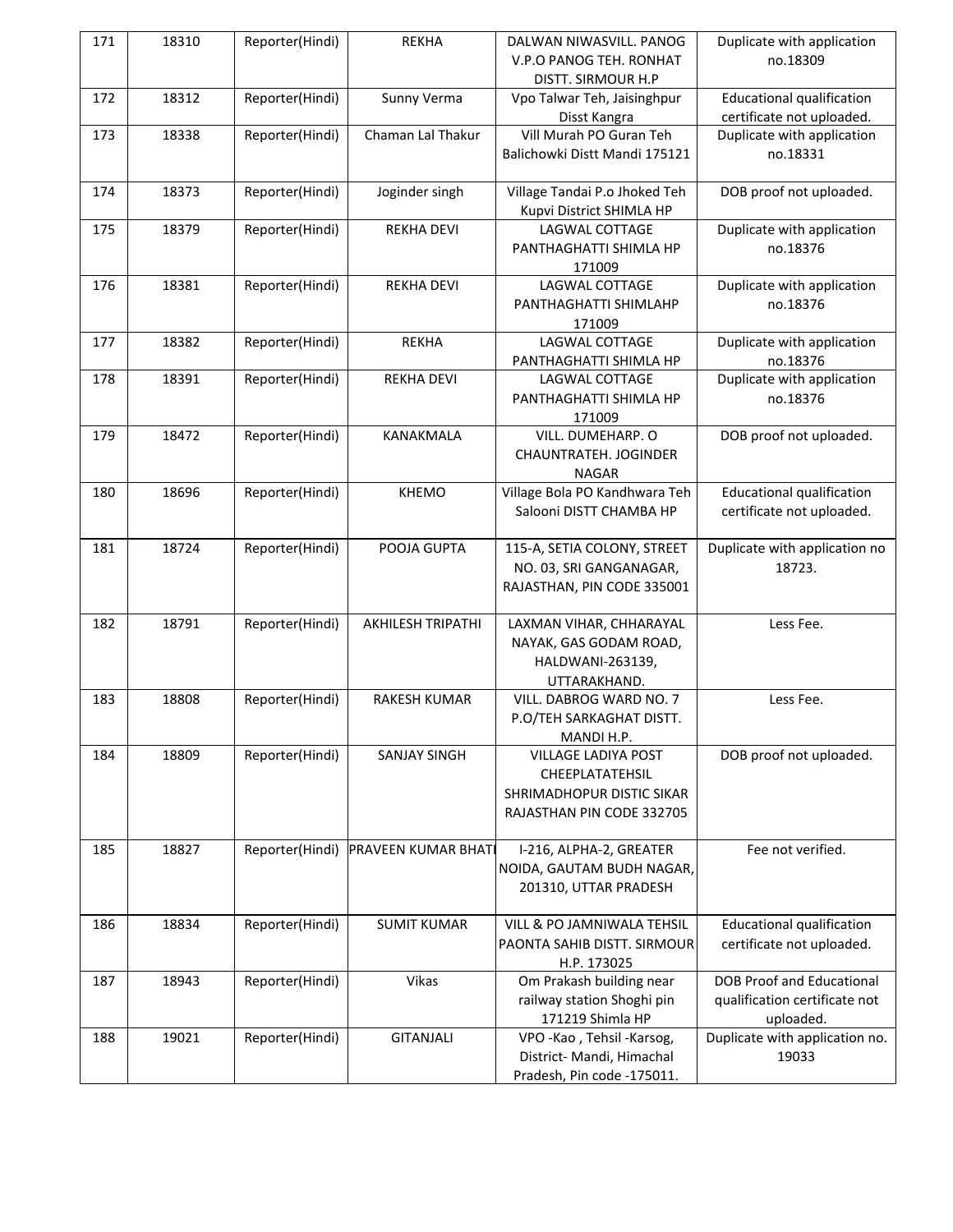| 189 | 19074 | Reporter(Hindi) | Rajesh Kumar         | Vill. Kallar, Po Kotlu Barahmna,<br>Tehsil Ghumarwin, Distt<br>Bilaspur Himachal Pradesh<br>174029                | Less Fee.                                                     |
|-----|-------|-----------------|----------------------|-------------------------------------------------------------------------------------------------------------------|---------------------------------------------------------------|
| 190 | 19152 | Reporter(Hindi) | YASHODA DEVI         | VILL. CHAMYAKULI PO BHAGURI<br>TEHSIL KASAULI DISTT SOLAN<br>HP PIN 173233                                        | <b>Educational qualification</b><br>certificate not uploaded. |
| 191 | 19165 | Reporter(Hindi) | <b>DEEPAK</b>        | H.N. 1092, VPO Rohera, Block<br>Rajound, Tehsil and District<br>Kaithal-136044, Haryana                           | Duplicate with application no.<br>19158                       |
| 192 | 19172 | Reporter(Hindi) | <b>DEEPAK</b>        | H.N. 1092, VPO Rohera, Block<br>Rajound, Tehsil and District<br>Kaithal-136044, Haryana                           | Duplicate with application no.<br>19158                       |
| 193 | 19178 | Reporter(Hindi) | <b>DEEPAK</b>        | H.N. 1092, VPO Rohera, Block<br>Rajound, Tehsil and District<br>Kaithal- 136044, Haryana                          | Duplicate with application no.<br>19158                       |
| 194 | 19193 | Reporter(Hindi) | <b>AJAY KUMAR</b>    | BLOCK A SET NO C 3 OLD MLA<br><b>QUARTERS NEAR TCP CHECK</b><br>POST BOILEAUGANJ CROSSING<br><b>SHIMLA 171005</b> | <b>Claimed Category Certificate</b><br>(SC) not uploaded.     |
| 195 | 19233 | Reporter(Hindi) | Panma dorje          | <b>VPO NAKO SUB TEHSIL</b><br>HANGRANG DISTT KINNAUR HP<br>172111                                                 | Less Fee.                                                     |
| 196 | 19451 | Reporter(Hindi) | RANJNA SHARMA        | Vill kharaun jeri, teh arki district<br>solan, hp171102                                                           | Undergraduate                                                 |
| 197 | 19473 | Reporter(Hindi) | <b>SAHIL THAKUR</b>  | VILL BHATION PO KUNIHAR TEH<br>ARKI DISTT SOLAN 173207                                                            | <b>Educational qualification</b><br>certificate not uploaded. |
| 198 | 19490 | Reporter(Hindi) | Meenakshi            | Vpo batal teh arki distt solan HP                                                                                 | Graduation certificate not<br>uploaded.                       |
| 199 | 19510 | Reporter(Hindi) | RAVI ROUSHAN         | VILL-NADWAN PO-NADWAN PS-<br>DHANARUA DIS-PATNA PIN<br>CODE-804453                                                | DOB proof not uploaded.                                       |
| 200 | 19583 | Reporter(Hindi) | <b>REENA</b>         | VILLAGE BHARARA, POST<br>OFFICE TALAH, TEHSIL SUNNI<br>DISTRICT SHIMLA (HP)                                       | Graduation certificate not<br>uploaded.                       |
| 201 | 19611 | Reporter(Hindi) | Sunita               | Tehsil sunni, Bathora,<br>pandoa, shimla, Hp                                                                      | Password protected PDF of<br>documents.                       |
| 202 | 19645 | Reporter(Hindi) | <b>SUBHAM PRIYA</b>  | VILL KAMARGAMA PO<br>LAKHANPUR PS TARAPUR DIST<br>MUNGER STATE BIHAR PIN<br>813202                                | Duplicate with application no.<br>19640                       |
| 203 | 19653 | Reporter(Hindi) | <b>RAHUL</b>         | E-1/48, Budh Vihar, Phase-I,<br>New Delhi-110086                                                                  | Duplicate with application no.<br>19971                       |
| 204 | 19662 | Reporter(Hindi) | <b>SUBHAM PRIYA</b>  | <b>VILL KAMARGAMA PO</b><br>LAKHANPUR PS TARAPUR DIST<br>MUNGER BIHAR 813202                                      | Duplicate with application no.<br>19640                       |
| 205 | 19686 | Reporter(Hindi) | <b>ISHAN KOUNDAL</b> | VILL BASSA (SERI), P.O NAGROTA<br>SURIAN, TEH NAGROTA SURIAN<br>, DISTT KANGRA, H.P, PIN -<br>176027              | Less fee                                                      |
| 206 | 19738 | Reporter(Hindi) | <b>ASHWINI KUMAR</b> | H.N. 94 GRAM AKHDEWA<br>TESHIL LAHAR DIST BHIND                                                                   | Duplicate with application no.<br>19969                       |
| 207 | 19767 | Reporter(Hindi) | Bhagesh sharma       | Villagekanholipost officedheola<br>teh kandaghatdistt solan<br>173206                                             | Less fee                                                      |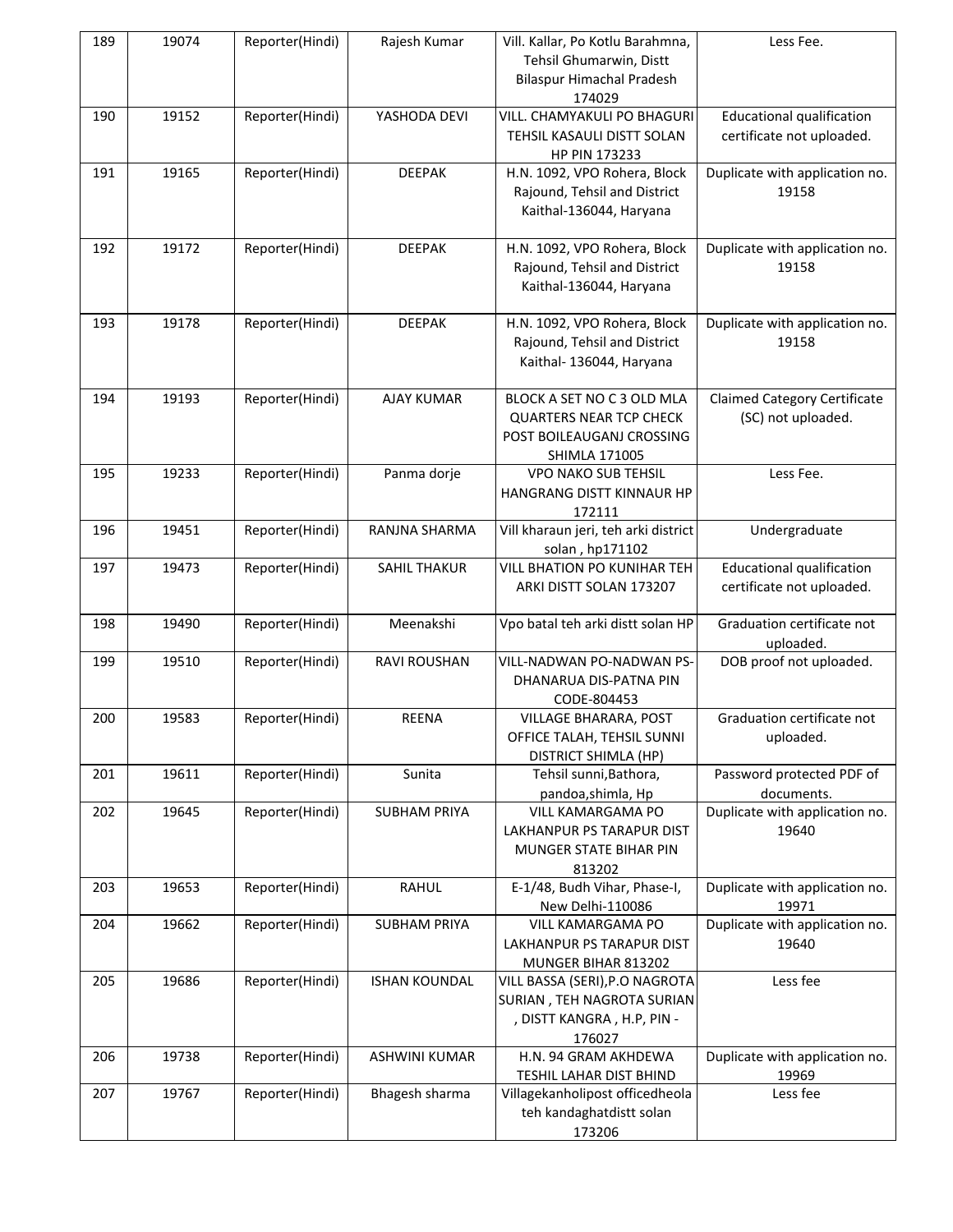| 208 | 19774 | Reporter(Hindi) | <b>BHAG SINGH</b>                    | VPO BHIAMBI TEHSIL BANGANA<br>DISTT UNA PIN 177038                                                             | Undergraduate                                                 |
|-----|-------|-----------------|--------------------------------------|----------------------------------------------------------------------------------------------------------------|---------------------------------------------------------------|
| 209 | 19787 | Reporter(Hindi) | PRAVEEN                              | V.P.O. Danawali, Tehsil<br>Nankhari, District Shimla, H.P.-<br>172021                                          | Less fee                                                      |
| 210 | 19797 | Reporter(Hindi) | Husna                                | Village Bassi Tehsil Chachyot<br>Distt Mandi Himachal Pradesh<br>175029                                        | Undergraduate                                                 |
| 211 | 19838 | Reporter(Hindi) | Demo for Video                       | n                                                                                                              | Irrelevant information<br>uploaded.                           |
| 212 | 19840 | Reporter(Hindi) | MOHIT AGRAWAL                        | H NO 4 ST POULS COLONY<br>PHASE I BEHIND ATV PROJECT<br><b>MAHOLI MATHURA UTTAR</b><br>PRADESH 281004          | Duplicate with application no<br>20521.                       |
| 213 | 19847 | Reporter(Hindi) | demo                                 | demo                                                                                                           | Irrelevant information<br>uploaded.                           |
| 214 | 19850 | Reporter(Hindi) | MOHIT AGRAWAL                        | H NO 4 ST POULS COLONY<br>PHASE I BEHIND ATV PROJECT<br><b>MAHOLI MATHURA UTTAR</b><br>PRADESH 281004          | Duplicate with application no<br>20521.                       |
| 215 | 20077 | Reporter(Hindi) | <b>SURAJ SINGH BISHT</b>             | I-356/15, HARI NAGAR EXTN.,<br>BADARPUR, NEW DELHI-110044                                                      | Duplicate with application no.<br>19562                       |
| 216 | 20119 | Reporter(Hindi) | <b>JAI PRAKASH</b>                   | VILLAGE BEYONG POST OFFICE<br>KORAG TEHSIL SANGRAH DISTT.<br>SIRMAUR HP. PIN CODE 173023                       | Less fee                                                      |
| 217 | 20211 | Reporter(Hindi) | <b>NEHA</b>                          | NEERAJ COTTAGE SURYANAGAR<br>LOWER VIKASNAGAR SHIMLA<br>HP-171009                                              | Graduation certificate not<br>uploaded.                       |
| 218 | 20224 |                 | Reporter(Hindi) SAURABH SINGH GUSAIN | HOUSE NUMBER 156 C/O MR<br>PREM SINGH NEGI MATA<br>MANDIR ROAD AJABPUR KALAN<br>DEHRADUN UTTARAKHAND<br>248001 | Duplicate with application<br>no.19884                        |
| 219 | 20313 | Reporter(Hindi) | NIDHI SHARMA                         | VILLAGE-KIARI PO-KIARIGHAT<br>TEH-KANDAGHAT DISTT-SOLAN<br><b>PIN CODE -173234</b>                             | Duplicate with application<br>no.18875                        |
| 220 | 20328 | Reporter(Hindi) | DILIP KUMAR DINKAR                   | AT KASIYA POST SHASAN PS<br>HASANPUR DIST SAMASTIPUR<br>848205 BIHAR                                           | <b>Educational qualification</b><br>certificate not uploaded. |
| 221 | 20395 | Reporter(Hindi) | <b>BHOOPESH</b>                      | VILLAGE POST MAHALPUR<br>CHOORA TEH. ROOPWAS DIS.<br>BHARATPUR PIN. 321403                                     | DOB proof not uploaded.                                       |
| 222 | 20421 | Reporter(Hindi) | <b>SOMA KUMARI</b>                   | SOMA KUMARI, VILL NEHRA PO<br>CHHATRI TEH THUNAG DISTT<br>MANDI H.P. 175047                                    | DOB proof not uploaded.                                       |
| 223 | 20533 | Reporter(Hindi) | SHIVANI JAMWAL                       | Village Gadhyani post office<br>rakhoh Tehsil sarkaghat Distt<br>Mandi 175042                                  | <b>Educational qualification</b><br>certificate not uploaded. |
| 224 | 20724 | Reporter(Hindi) | <b>DALJEET SINGH</b>                 | Village Kallar Post Office Auhar<br>Tehsil Jhandutta Distt Bilaspur<br>HP-174024                               | Less Fee.                                                     |
| 225 | 20742 | Reporter(Hindi) | Mukesh Kumar                         | Vill Thamba PO Teh Khundian<br>Distt Kangra                                                                    | <b>Educational qualification</b><br>certificate not uploaded. |